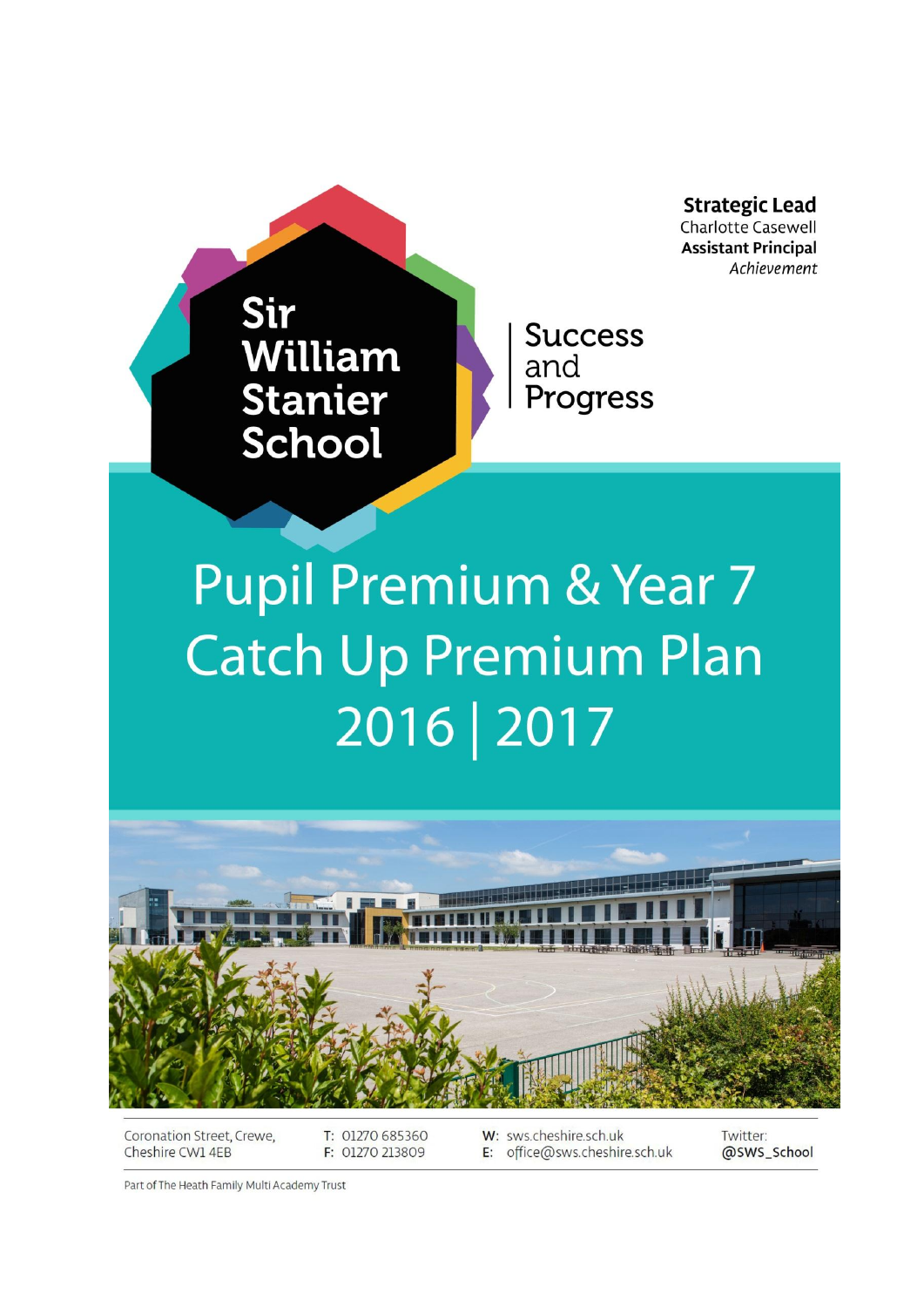

# **Pupil Premium** Background to 2016-2017 Funding

The Pupil Premium is additional funding given to schools so that they can support their disadvantaged pupils and close the attainment gap between them and their peers. The Pupil Premium was introduced in April 2011 and is allocated to schools to work with pupils who have been registered for free school meals at any point in the last six years (known as 'Ever 6 FSM').

The government believes that the Pupil Premium, which is additional to main school funding, is the best way to address the current underlying inequalities by ensuring that funding to tackle disadvantage reaches the pupils who need it most. SWS is committed to ensuring that this funding is directed effectively to support the specific needs of the students and robustly evaluated to ensure best practice is incorporated and value for money sustained.

The funding awarded to schools to help fund projects and strategies to close the gap is as follows:

- Those who have been in receipt of free school meals at any point in the past 6 years (Ever 6 FSM)(£935 per child)
- Those who have been continuously looked after for the past six months (LAC) (£1900 per child)
- **Those who are adopted from care under the Adoption and Children Act 2002 or** those who have left care under a Special Guardianship or Residence Order (Post-LAC)(£1900 per child)
- Those children whose parents are currently serving in the armed forces or were eligible for funding in the last 4 years (Ever 4 Service Child) (£300 per child)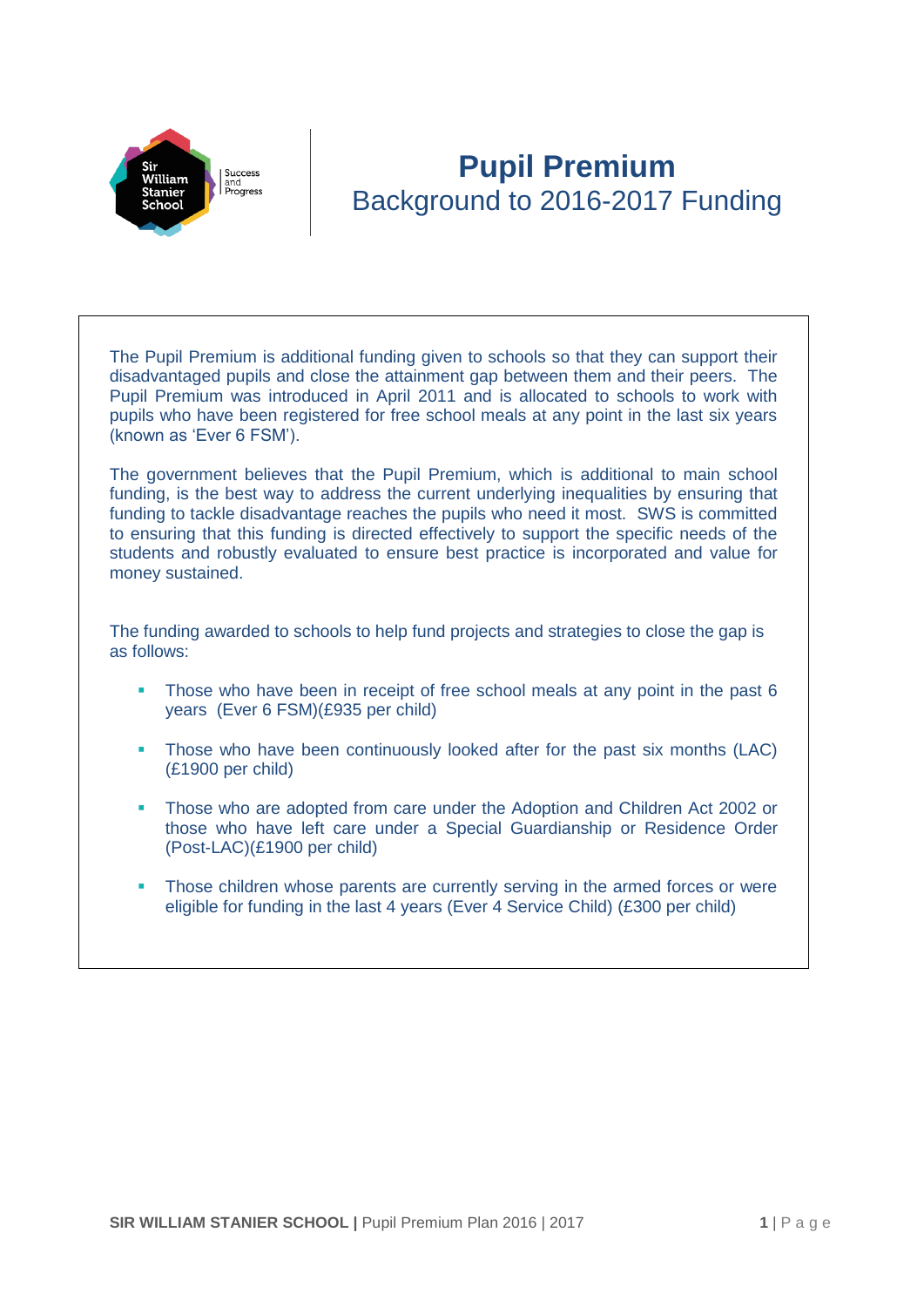

### **Summary of Pupil Premium (PP) students on role Sept 2015**

|                      | <b>Year 7</b> | Year <sub>8</sub> | <b>Year 9</b> | Year 10 | <b>Year 11</b> |
|----------------------|---------------|-------------------|---------------|---------|----------------|
| % of year group      | 55%           | 54%               | 48%           | 45%     | 42%            |
| <b>Pupil Premium</b> | (78)          | (81)              | (68)          | (59)    | (65)           |

### **Funding Allocation 2016-17**

This will be adjusted February 2017 to realign financial year funding to match academic year.

| <b>Projections based on September 2016 census</b>               |     |  |  |
|-----------------------------------------------------------------|-----|--|--|
| Total number of students on roll (11-16)                        | 783 |  |  |
| Total number of students eligible for Pupil Premium Grant       |     |  |  |
| % of students eligible for Pupil Premium Grant                  |     |  |  |
|                                                                 |     |  |  |
| Total Anticipated Pupil Premium Funding for 2015-2016<br>£328.1 |     |  |  |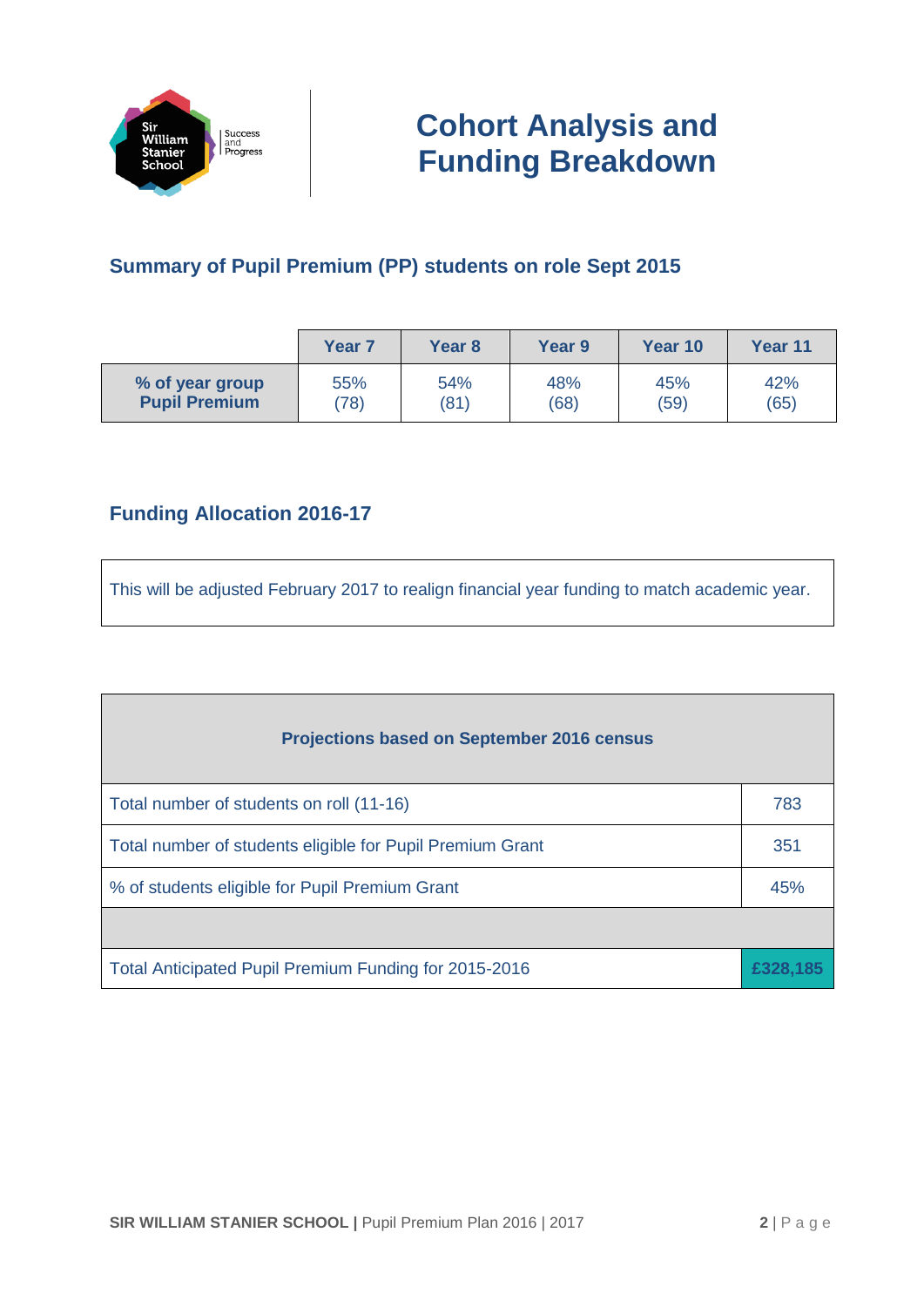

### **What is Literacy and Numeracy Catch-Up Premium?**

The Literacy and Numeracy Catch-Up Premium is a type of funding additional to the main school funding. It is received from the government and is allocated to students who did not achieve the expected standard in reading or maths at the end of Key Stage 2. Schools are free to spend the Catch-Up Premium as they see fit within specific parameters.

Unlike Pupil Premium, the Catch-Up Premium is only awarded to students in Year 7.

In 2016-17, schools will receive the same overall amount of Year 7 catch-up premium funding they received in 2015-16 but adjusted to reflect the percentage change in the size of their year 7 cohort, based on the October 2016 census. We received £15,500 last year to support 31 students who had not achieved a level 4 in reading, maths or both. Therefore we will receive  $(142/162 * 15.500) = £13.586$ 

The plans are inextricably linked at SWS as we believe that the acceleration of key communication skills is an absolute priority for our youngest pupil premium students. We continue to track these students closely throughout their time at SWS 8 and give extra support where needed.

| Total number of students on roll in Year 7                                                                           | 142     |
|----------------------------------------------------------------------------------------------------------------------|---------|
| <b>Total number of Catch-up Premium Students</b><br>(number of these who are also entitled to Pupil Premium Funding) | 82      |
| Number of students who did not make the expected standard in Reading at the end<br>of KS <sub>2</sub>                | 73      |
| Number of students who did not make the expected standard in Maths at the end of<br>KS <sub>2</sub>                  | 66      |
| Number of students who did not make the expected standard in Reading and Maths<br>at the end of KS2                  | 54      |
| <b>Total amount of funding received for Catch-Up Premium Grant</b>                                                   | £13,586 |
| Amount of funding available to support each student (compared to £500 in<br>$2015 - 16$ :                            | £165    |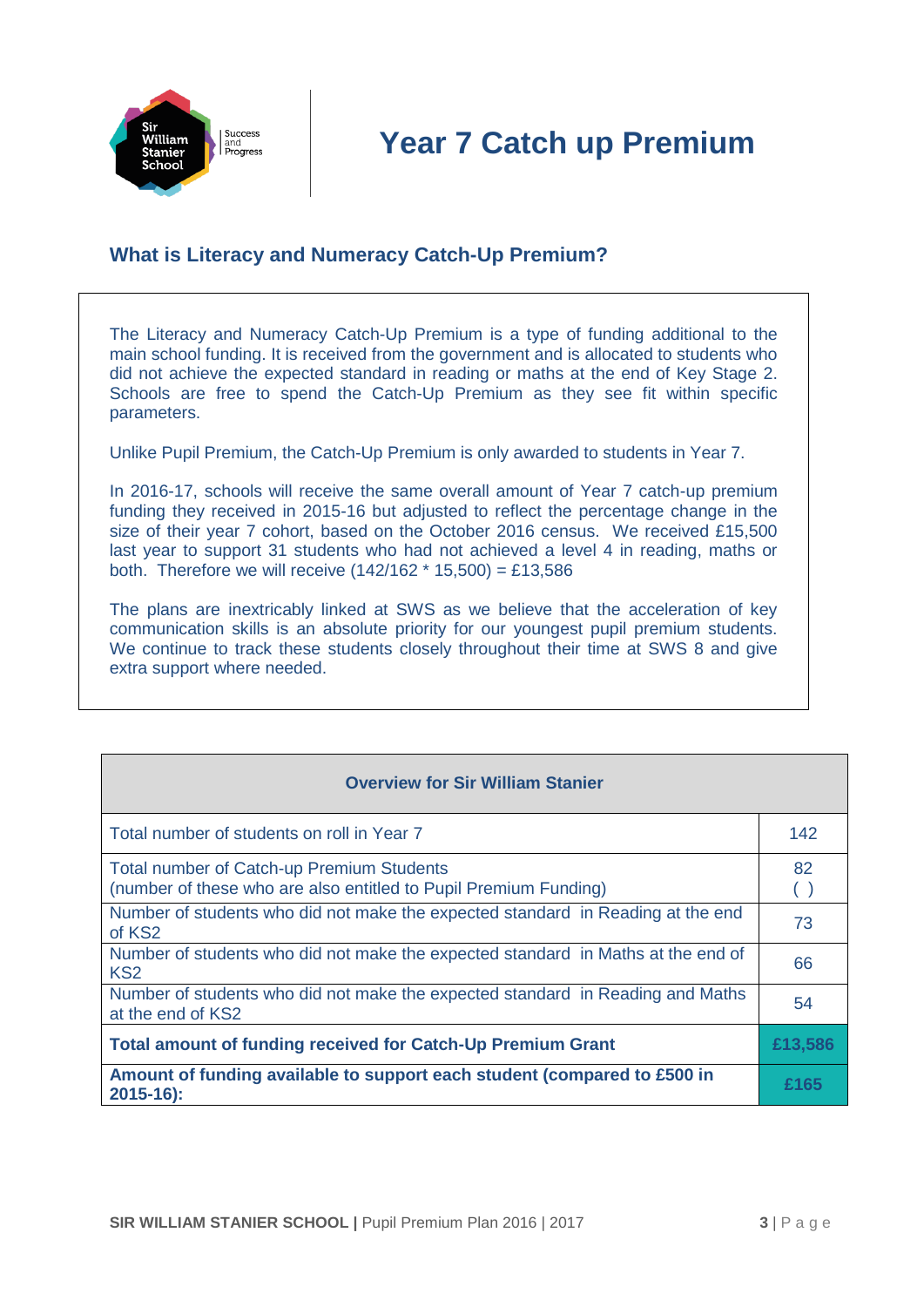

# **Objectives of Pupil Premium Spending**

Our key objective in using the Pupil Premium Grant is to close the gap between eligible students and their peers by increasing the progress made by all students but accelerating the progress made by students eligible for the grant. Good gains were made last year in ensuring that more students achieved qualifications which would enable them to make a successful transition to Post-16 Level 3 courses. However, historically, levels of attainment are lower for students eligible for funding (the national trend shows a 27% gap in attainment of 5A\*-C incl. Maths and English between non-Pupil Premium and Pupil Premium students); Funding is applied carefully and strategically at SWS to ensure that barriers to progress are removed.

When identifying new strategies and allocating funds to particular projects it is important to consider the relative impact of previous projects or where new projects are applied, knowledge is gained from external research in order to maximise the impact of the spend. Successful spending takes into account the students (their levels of attainment and their social background) along with the skills and attributes of those employed at SWS. Many students enter the school with levels of numeracy, reading and writing which are below the national standard and therefore we believe that priority should be made to ensure the following objectives are met:

#### **1. Communication:**

Ensure that eligible students are provided for in a way in which they can achieve at least expected progress when compared to their peers in Maths and English as they go through their time at the school.

#### **2. Engagement:**

To improve curriculum engagement and academic achievement for eligible students via the construction of engaging curriculum pathway choices and entitlement to a wide range of extracurricular opportunities. This includes increasing parental engagement with school in order to maintain a supportive home-school partnership along with increased levels of feedback to students and families to accelerate improvements.

#### **3. Transition:**

Ensuring the students eligible for Pupil Premium make a successful transition from Year 6 to Year 7 to bring attainment in line with expected levels of progress and later make a successful transition to post-16 destinations with reduction in the number of NEET PP students. As separate government funding for Summer Schools ceased in 2015, the cost for this has been absorbed into the SWS PP budget to ensure a successful strategy can continue to take place.

#### **4. Attendance:**

To ensure the attendance of Pupil Premium students does not fall below 94% (national average) and levels of PA remain below national levels.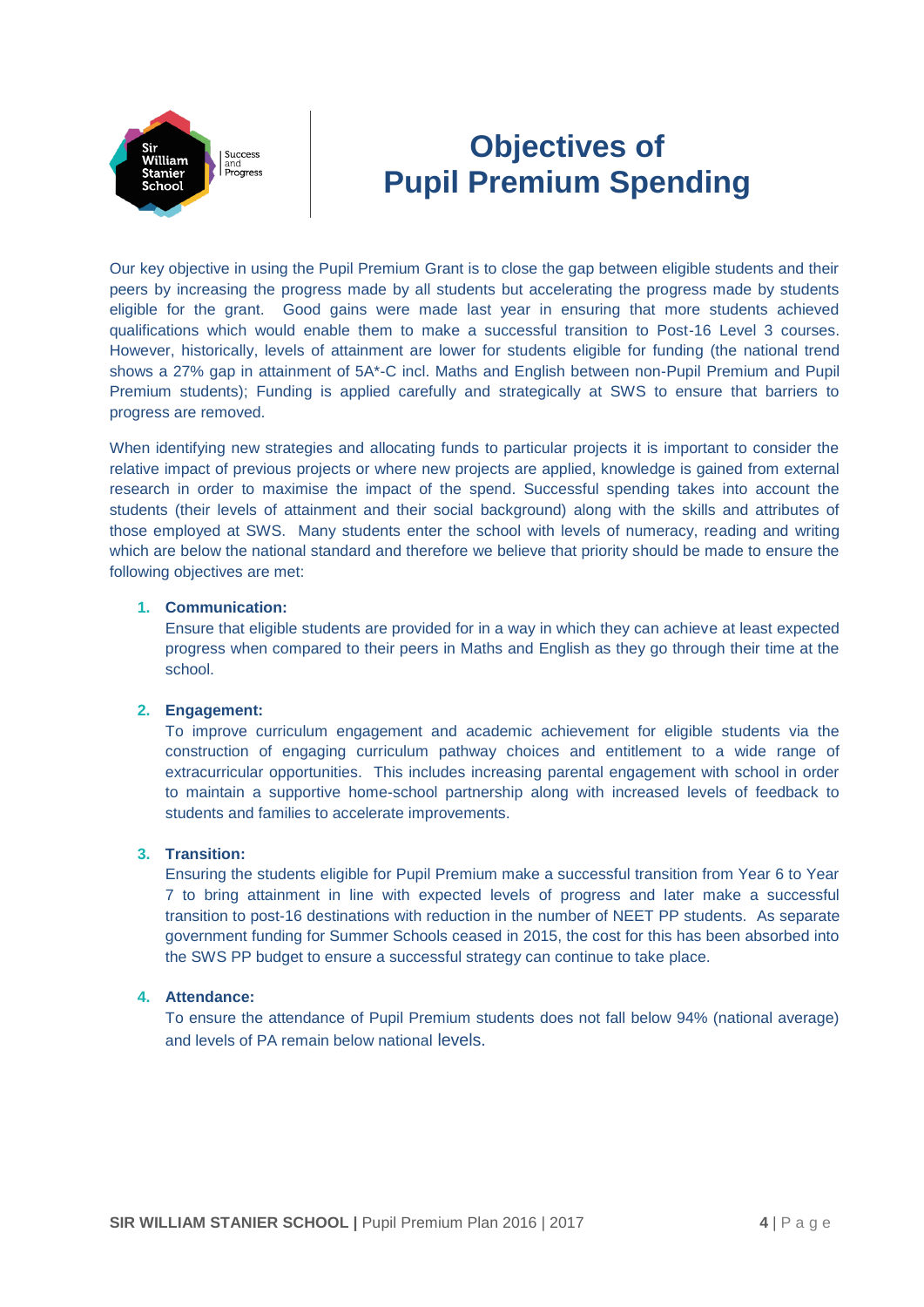

# **Spend Plan 2016-2017 At a glance**

|                                                                |                | Cost (£)                 |                           |
|----------------------------------------------------------------|----------------|--------------------------|---------------------------|
| <b>Provision</b>                                               | <b>Ref</b>     | Catch up<br>Premium      | <b>Pupil</b><br>Premium   |
| <b>Early Bird Reading</b>                                      | C <sub>1</sub> | 440                      | $\overline{0}$            |
| <b>Early Bird Maths</b>                                        | C <sub>2</sub> | 742                      | $\overline{0}$            |
| <b>Blue Pathway Additional Literacy</b>                        | C <sub>4</sub> | 300                      | $\overline{0}$            |
| <b>Accelerated Reader</b>                                      | C <sub>5</sub> | 3472                     | 0                         |
| Proportion of SWS Staffing for the above                       | $C1-4$         | 7308                     | 676                       |
|                                                                |                | <b>Total:</b><br>£13,586 |                           |
| Over-staffing and extra tuition in Maths and<br><b>English</b> | C6             |                          | 79247                     |
| Academic subsidy                                               | E2             |                          | 2000                      |
| <b>Engagement subsidy</b>                                      | E <sub>3</sub> |                          | 5240                      |
| <b>Alternative Curriculum</b>                                  | E4             |                          | 158095                    |
| PP Most Able "Sirius" Strategy                                 | E <sub>5</sub> |                          | 4000                      |
| <b>Nurture Centre</b>                                          | E <sub>6</sub> |                          | 26233                     |
| <b>Transition Summer School</b>                                | T <sub>1</sub> |                          | 8000                      |
| Attendance                                                     | A <sub>1</sub> |                          | 45370                     |
|                                                                |                |                          | <b>Total:</b><br>£328,185 |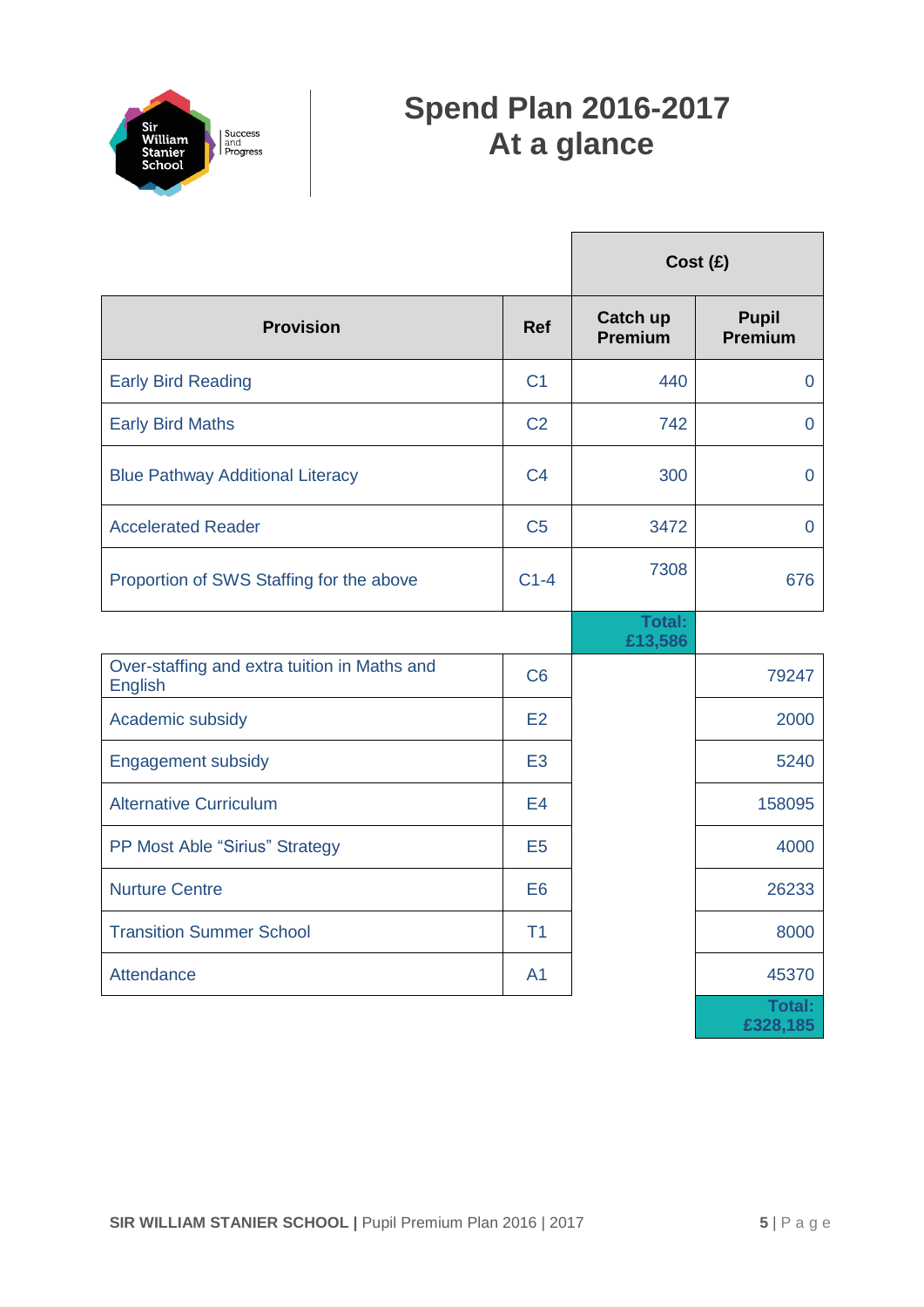# **Communication (C) Interventions:**

**Description of Intervention: C1: Early Bird Reading Scheme –** A peer-mentoring scheme which takes place before school daily to improve the reading age of students whose reading age is considerably below their chronological age (5-8 years) through the use of the SRA program. This will support those within the Catch-up 7 cohort to accelerate reading ability as a fundamental to accelerating progress in Literacy. The program aims improve learners' reading efficiency and speed through the guided approach of colour-coded levels of graduated difficulty of reading, it focuses on individualised, independent work which lets each student move at their own rate. The aim is to develop employment of reading strategies, vocabulary and reading speed and to reduce anxiety and increase confidence in the realm of reading.

**Rationale:** The Sutton Trust Toolkit indicates that this type of Peer-Assisted tutoring (here it is Year 10 students working one to one with Year 7 students carrying out a structure approach to reading for 25 minutes a day 3-5 times a week) can have an effect of +5 months. Care has been taken to ensure that the staff have been well trained in the program and the Peer Tutors likewise.

#### **Actions:**

- To assess the Reading Ages of all Year 7 students using the Access Reading Test during Year 6 induction days
- Select Y7 cohort with Reading Ages below 10 years (likely to include the majority within Year 7 Catch up Premium cohort)
- **Promote, select and meet with Year 10 mentors to complete induction process and match mentors to Year 7 students.**
- **Inform parents and staff about early morning sessions**
- Retest using Access Reading Test

#### **Success Criteria:**

Improved Reading Ages of between 6 months to 4 years after 10-12 week cycle

| <b>Time Duration:</b>                                                                                                                                                                                                                                                                                                                                                                                                                                                                                                                                                                                                     | <b>Staff Responsible:</b>                                                                                                                                                                            |
|---------------------------------------------------------------------------------------------------------------------------------------------------------------------------------------------------------------------------------------------------------------------------------------------------------------------------------------------------------------------------------------------------------------------------------------------------------------------------------------------------------------------------------------------------------------------------------------------------------------------------|------------------------------------------------------------------------------------------------------------------------------------------------------------------------------------------------------|
| 10-12 week cycles                                                                                                                                                                                                                                                                                                                                                                                                                                                                                                                                                                                                         | <b>SENDCo Karen Cocker</b>                                                                                                                                                                           |
| Twice throughout academic year                                                                                                                                                                                                                                                                                                                                                                                                                                                                                                                                                                                            | Pam Craig - TA                                                                                                                                                                                       |
| <b>Monitoring and Evaluation:</b><br>SENDCo to QA the intervention and receive update from P. Craig on a weekly<br>basis. Report findings of reading age on repeated reading tests after 12 weeks<br>(Report 1w/b 30/01/17 and Report 2 w/b 15/5/17 to Assistant Principal<br>Achievement to show relative progress in reading along with proposal of which<br>students need to continue with another cycle, which can be exited and which need<br>an alternative strategy (through small group work). Strand 1 Governors committee<br>report – Plan – Mon 28 <sup>th</sup> Nov 2016, Impact of Block 1 February Gov Mtg. | Cost:<br>£ 260 Renewal of Access Reading Test (1 year subscription)<br>£3276 (proportion of TA salaries from Catch up Premium)<br>£300 Rewards/certificates for students<br>£30 Reading Buddy badges |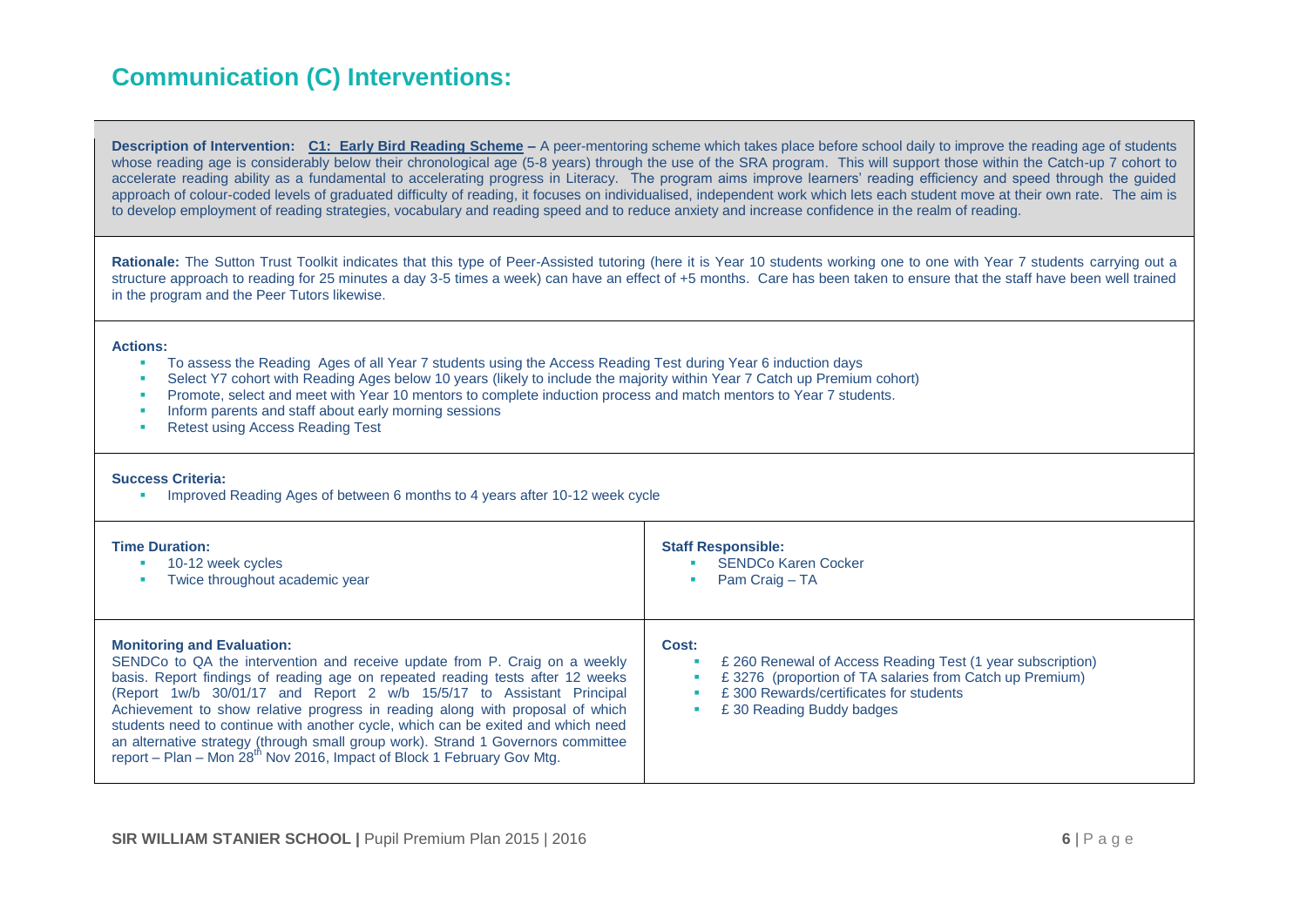#### **Description of Intervention: C2: Early Bird Maths Scheme –** Small group breakfast and lunch club intervention based on addressing individual weaknesses

**Rationale:** Previous web-based Maths programmes used by the school (Whizz maths) has become prohibitive based on cost-benefit analysis. Mathletics, which many of the students have used successfully in primary school allowed a much more teacher-led diet due to the assignation of tasks to students. It also ensured that students are not allowed to move on until they have mastered a particular skill. However, this year we decided to increase the contact time for delivery and support from maths teachers in order to work more specifically around student misconceptions in order to build confidence which can be more easily translated into lesson success.

#### **Actions:**

- To assess the Maths Ages of all Year 7 and 8 students using the Access Maths Test..
- Select cohort for Early Bird (2 groups 1 breakfast, 1 lunch)
- Inform parents and staff about early morning sessions
- Retest using Access Maths Test
- Students in lower sets to also start Rock Star maths competition to promote times tables competency.
- Resubscribe to MyMaths in order to engage Catch up Premium students to access specific and directed homework tasks.

#### **Success Criteria:**

**IMPROVED Maths Ages of between 6 months to 4 years after 6-12 week cycle** 

| <b>Time Duration:</b><br>6-12 week cycles<br>Ongoing throughout academic year     | <b>Staff Responsible:</b><br>K Mason - KS3 Lead Maths<br>M Oxer – Lead TA for Intervention<br>H Ebborn |
|-----------------------------------------------------------------------------------|--------------------------------------------------------------------------------------------------------|
| <b>Monitoring and Evaluation:</b>                                                 | Cost:                                                                                                  |
| K Mason to QA the intervention and receive update from M. Oxer and H Ebborn on    | £500 My Maths licenses                                                                                 |
| a weekly basis. Report findings of maths age on repeated tests after 12 weeks to  | £4,032 (proportion of TA salaries from Catch up Premium)                                               |
| SLT to show relative progress in maths along with proposal of which students need | £1000 (PP proportion of TLR holder salary)                                                             |
| to continue with another cycle, which can be exited and which need an alternative | £42 Rock Star Maths subscription                                                                       |
| strategy.                                                                         | £200 rewards                                                                                           |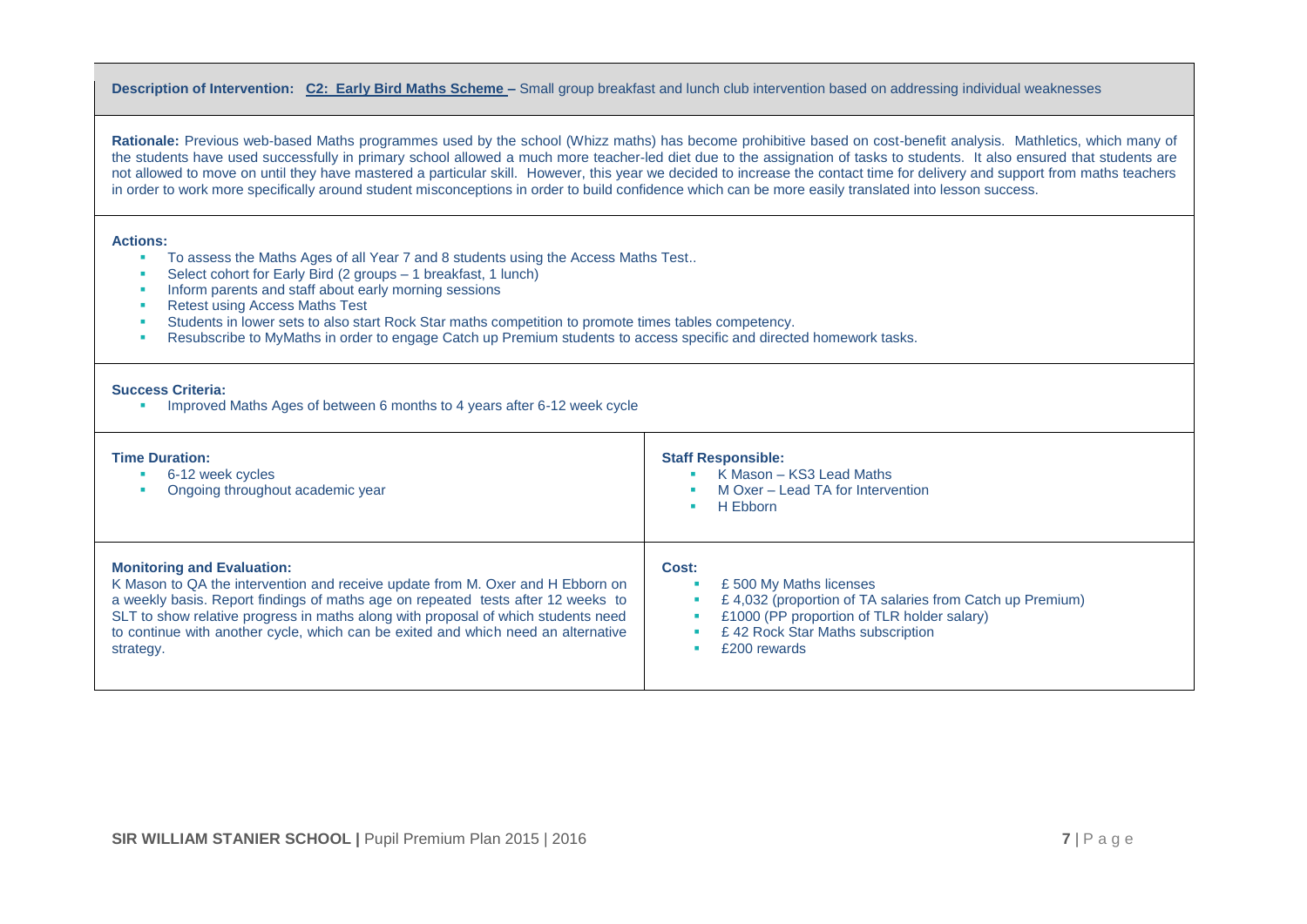**Description of Intervention: C3: Small group Literacy and Numeracy Intervention - aimed at increasing confidence in reading by utilising specific reading strategies** for students whose reading age is between 8 – 10 through small group intervention with Lead Literacy TAs or similar withdrawal groups for those Year 7s who are have a scaled score of less than 80 in Maths on entry.

#### **Rationale:**

The Sutton Trust Toolkit indicates that this type of Small group tuition can add + 4 months as long as the groups stay small (below 7) and the groupings have been put together to ensure that the work is accurately matched to the needs of the students. Improving reading to RA of 10+ will facilitate ease of access to most reading materials and resources in mainstream lessons.

#### **Actions:**

- To assess Reading Ages using Access Reading Test to identify cohort
- To timetable intervention and prepare scheme of work
- To concentrate on higher level skills including inference
- To gather all profile information on the cohort
- To inform parents
- To measure progress at the end of the unit using Access Reading Test

- **Students to exit with a RA of 10+**
- **Students to score higher on the Access Reading Test on the four elements measured**
- Students to have achieved expected MEG for the corresponding assessment round in mainstream Maths lesson assessment.
- **IMPACT reflected in progress levels/effort levels**
- Number of positive letters sent home and the number of positive evaluations

| <b>Time Duration:</b>                                                                                                                                                                                                                                                                                                                                                                                                                                                                                                                                                                                                                                                   | <b>Staff Responsible:</b>                                                                                                  |
|-------------------------------------------------------------------------------------------------------------------------------------------------------------------------------------------------------------------------------------------------------------------------------------------------------------------------------------------------------------------------------------------------------------------------------------------------------------------------------------------------------------------------------------------------------------------------------------------------------------------------------------------------------------------------|----------------------------------------------------------------------------------------------------------------------------|
| Inference and Comprehension between 3 and 5 groups to start 2 form                                                                                                                                                                                                                                                                                                                                                                                                                                                                                                                                                                                                      | SENDCo - K Cocker                                                                                                          |
| times a week until expected progress is made.                                                                                                                                                                                                                                                                                                                                                                                                                                                                                                                                                                                                                           | <b>Support Literacy TAs</b>                                                                                                |
| <b>Monitoring and Evaluation:</b><br>Following slow progress on the Early Bird reading and initial analysis from<br>the Access Reading Test (ART) we allow groups to be focused on specific<br>elements of weakness in the four areas measured (literal comprehension,<br>vocabulary, inference and analysis).<br>Those participating in the Inference and Comprehension groups will be<br>retested on the ARTi as a National Curriculum Reading level will be<br>generated. Initial retest then adjustments to groups to be made.<br>Success of Numeracy intervention to be assessed through Whole School<br>Assessment Round monitoring and then every 8 weeks after. | Cost:<br>£1,512 (proportion of TA salaries from Catch up Premium)<br>£1,512 (proportion of TA salaries from Pupil Premium) |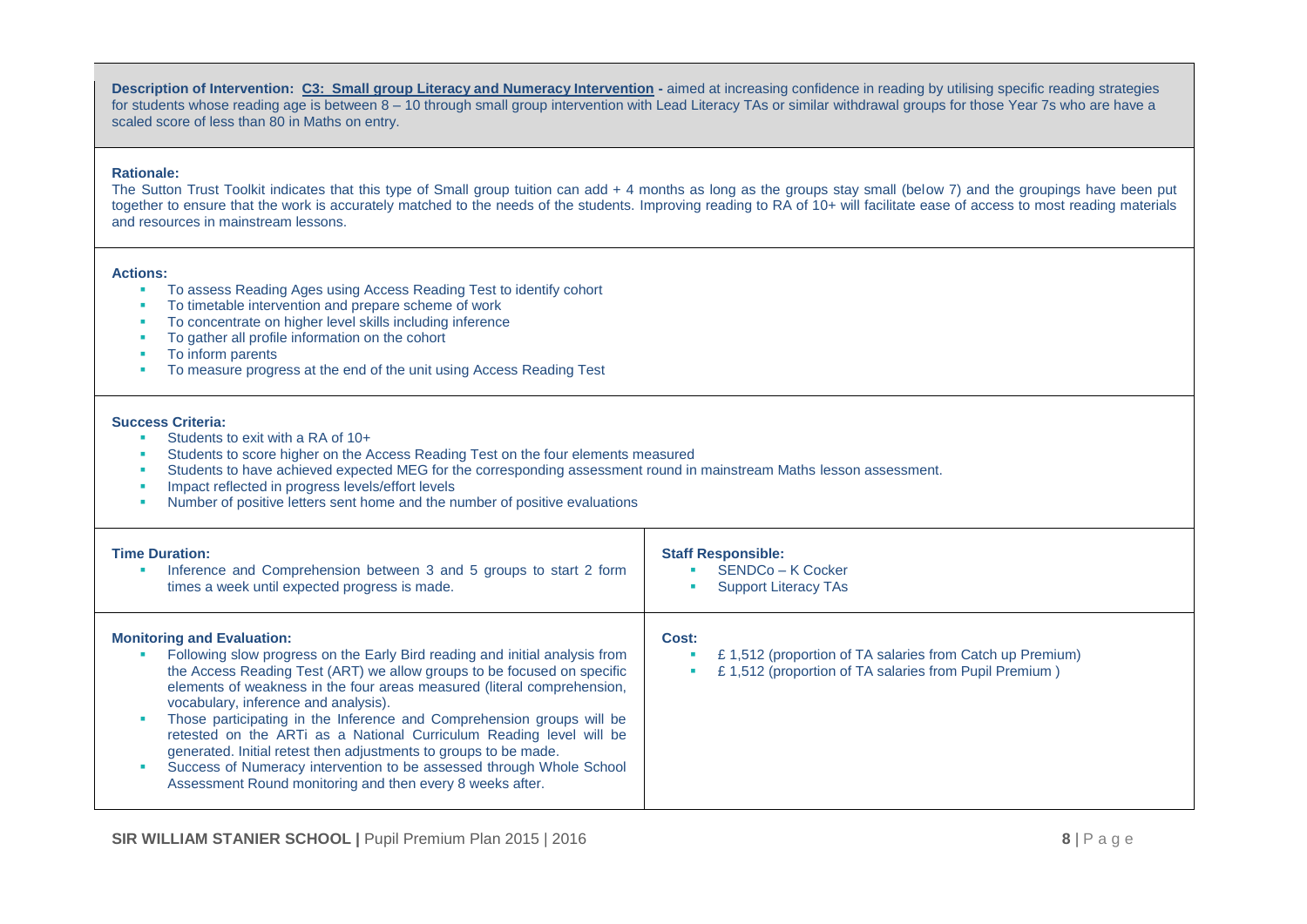| SENDCo to Quality Assure the Scheme of Learning along with |  |
|------------------------------------------------------------|--|
|------------------------------------------------------------|--|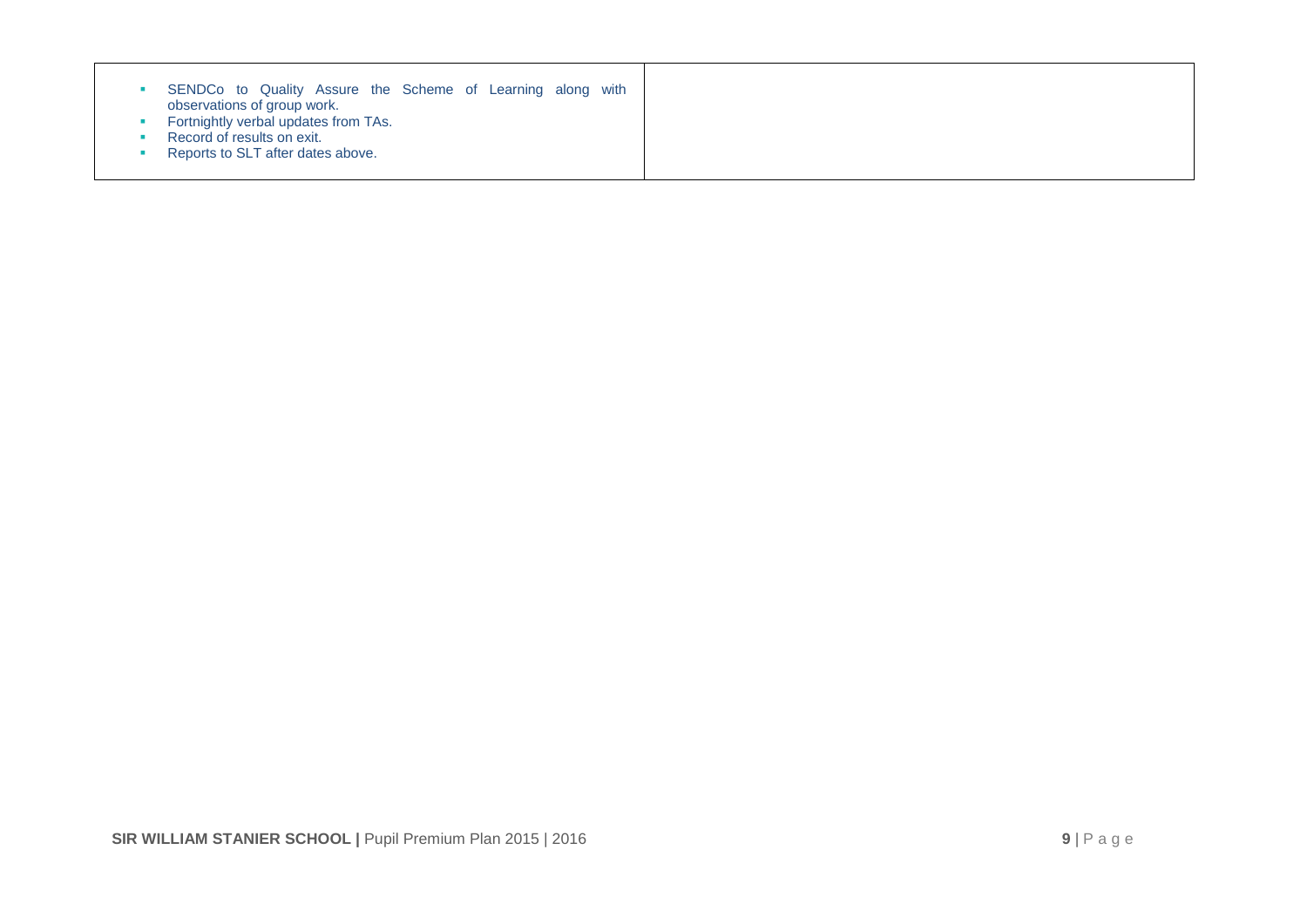**Description of Intervention: C4: Blue Pathway withdrawal for Catch-up 7 students -** These students will be disapplied from MFL provision in order to focus on essential writing skills during additional timetabled lessons. They will follow a Scheme of Learning designed specifically to their needs which will run alongside and complement their already timetabled English lessons.

#### **Rationale:**

Rather than an intervention, this is a curriculum provision aimed at ensuring solid foundations in Literacy in Year 7 which will prevent the need for interventions in later years for these students.

#### **Actions:**

- **Parents informed through induction process**
- **SENDCo and KS3 Lead English to construct SOL**
- Students to complete baseline testing and subsequent Assessment Focus assessments along with whole school mainstream assessments in English.

#### **Success Criteria:**

Students will show accelerated rates of progress and will have made accelerated progress towards the expected standard in English by the end of Year 7.

| <b>Time Durations</b><br>Sept 2016 - July 2017                                                                                                                                                                                      | <b>Staff Responsible:</b><br><b>SENDCo</b><br>Year 7 DOP to track progress<br><b>KS3 English Lead</b>                                      |
|-------------------------------------------------------------------------------------------------------------------------------------------------------------------------------------------------------------------------------------|--------------------------------------------------------------------------------------------------------------------------------------------|
| <b>Monitoring and Evaluation:</b><br>English Staff to Quality assure the delivery of the program.<br>First data collection point is AR2 (then every 8 weeks after).<br>DOP Lower School to produce report based on English Progress | Cost:<br>£300 to increase the number of appropriate texts and materials for a larger cohort<br>£1000 – PP proportion of TLR holders salary |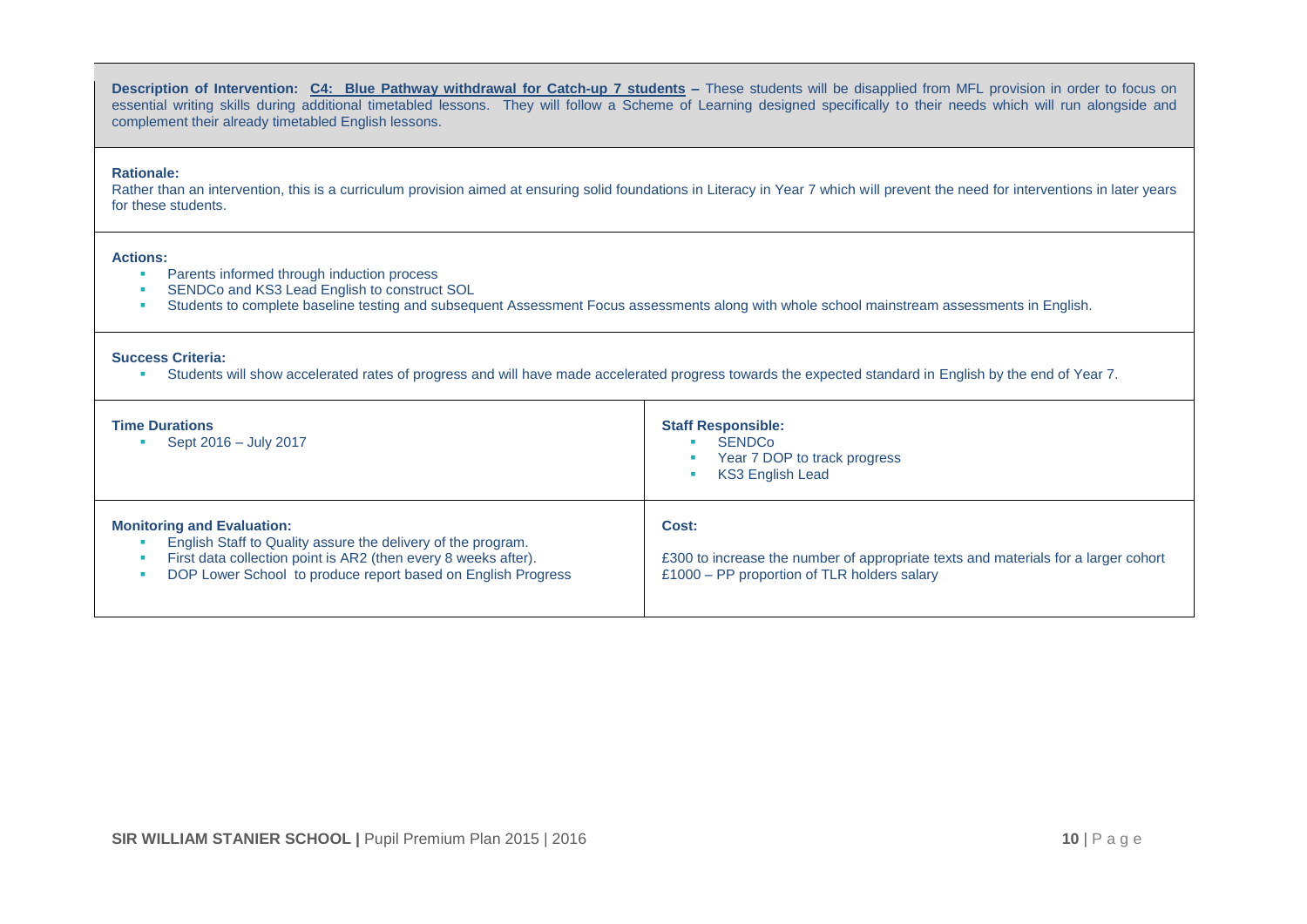#### **Description of Intervention: C5: Accelerated Reader**

Accelerated Reader (AR) is a whole-group reading management and monitoring programme that aims to foster the habit of independent reading among early secondary age pupils. The internet-based software initially screens students according to their reading levels and suggests books that match their reading age and reading interest. Pupils take computerised quizzes on the books they have read and earn AR points related to difficulty.

#### **Rationale:**

Education Endowment Foundation research suggests the intervention to add +3 months progress and +5 months progress for FSM students. The report states that AR appears to be effective for weaker readers as a catch-up intervention at the start of secondary school. The most success was seen where there was a well-stocked library with access to computers and support from teachers for those with very low levels of reading. The decision to deliver AR was partly around the rebranding of the library as a Literacy Resource Centre managed by a member of SWS staff previously experienced in small group literacy interventions.

#### **Actions:**

- **Restock books from library services subscription where needed**
- Star test all year 7 and new students in English lessons in the first fortnight in September
- **Carry out staff training in Year Group briefings**
- Re-Launch to students via English lessons and assemblies
- **Mail shot to parents giving student logins for checking results at home**
- Write timetable to ensure all Year 7 and 8 English classes have 1 AR library lesson/fortnight
- Write timetable to ensure all Year 7 forms access the library during 1 form time/fortnight and that students are given time in other form times to read.
- Report to parents on Reading Age and progress made in AR
- Develop a data model to report cohort improvement more effectively

- By the end of the academic year, the gap between reading age and chronological age will have reduced significantly
- A greater percentage of students will be accessing the library during break and lunchtimes and taking out books independently.

| <b>Time Duration:</b><br>Sept 2016 - July 2017                                                                                                                                                                                                                                                                                                                                                                                                                                                    | <b>Staff Responsible:</b><br><b>KS3 Lead English</b><br>LRC Manager - U Young                                                                 |
|---------------------------------------------------------------------------------------------------------------------------------------------------------------------------------------------------------------------------------------------------------------------------------------------------------------------------------------------------------------------------------------------------------------------------------------------------------------------------------------------------|-----------------------------------------------------------------------------------------------------------------------------------------------|
| <b>Monitoring and Evaluation:</b><br>Students will carry out Star-testing in the first weeks.<br>AR team to meet fortnightly to start with to monitor implementation and<br>make improvements where necessary.<br>LRC manager to monitor engagement levels and identify reluctant readers<br>who may require support and guided reading.<br>Yr 7 and 8 students to be retested for Reading age half way through the<br>year (report due 6/2/2017) and at the end of the year (report due 17/7/16) | Cost:<br>£2772 AR licences (third of 3 year licence package)<br>£200 rewards<br>£500 increase the number of books to engage reluctant readers |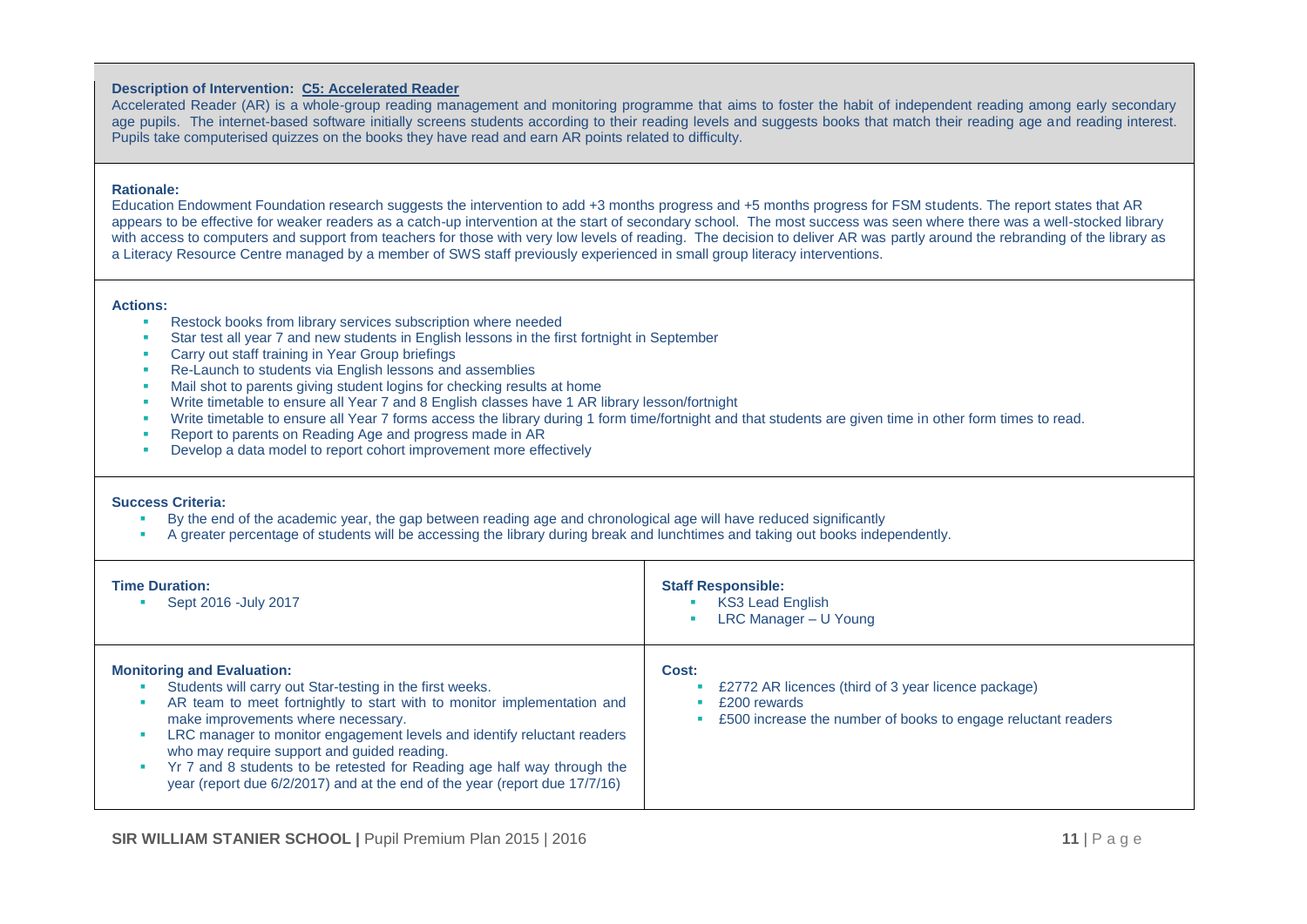#### **Description of Intervention: C6: Extra-lesson support for Year 10 and 11 students in English and Years 9, 10 and 11 in Maths.**

A number of interventions are planned including the employment/retention of extra staff in these faculties along with one to one and small group tuition, Saturday maths classes, English feedback sessions and increased in class TA support for PP learners.

#### **Rationale:**

EEF research tells us that effective feedback can have a +8 months effect on a student and one-to-one tuition can have a +5 months effect.

- Pupil Premium students who are not on track in English will have additional access to feedback on exam success from members of the faculty who have been trained by a current AQA moderator. Students will also benefit from a question by question level analysis with a face to face session to give verbal feedback on strategies for attacking weak areas having had their papers marked by a current AQA examiner.
- Pupil Premium students who are not on track in Maths will have extra small group intervention support from R Nejati, a maths HLTA, who will liaise with the class teacher and DOF to work on identified weaknesses in exam strategy and give an increased level of written and verbal feedback to supplement work in class.

#### **Actions:**

**Faculty Action Planning and RAP process with identify those PP learners who are not making expected progress. RAP meetings to review outcomes of** interventions and composition of future groups and one to ones.

#### **Success Criteria:**

 Students will accelerate their progress from Assessment Round 2 in order to achieve at least their MEG in the final qualification (or by AR6 for Years 9 and 10 students).

| <b>Time Duration:</b><br>Sept 2016 - July 2017                                                                                                                                                                                                                                                          | <b>Staff Responsible:</b><br>RAP team (KS4 Lead English, , KS4 Lead Maths, AP Achievement, Year 11<br>DOP)                                                                                                                                                                                                   |
|---------------------------------------------------------------------------------------------------------------------------------------------------------------------------------------------------------------------------------------------------------------------------------------------------------|--------------------------------------------------------------------------------------------------------------------------------------------------------------------------------------------------------------------------------------------------------------------------------------------------------------|
| <b>Monitoring and Evaluation:</b><br>Year 11 DOP to ensure correct eligible students are attending sessions<br>Review of outcomes in Maths on a fortnightly basis<br>Mock Examinations in Dec/March<br>Assessment Round Data<br>Feedback at the level of the individual student at weekly RAP meetings. | Cost:<br>Consultancy English Additional marking and feedback - £4000<br>Consultancy small group feedback - £2000<br>Maths extra tuition - £27657<br>PP extra sessions - £1000 (including residential)<br>Overstaffing in Maths/English - £44,590 (increases leadership capacity for<br>KS4 lead specialists) |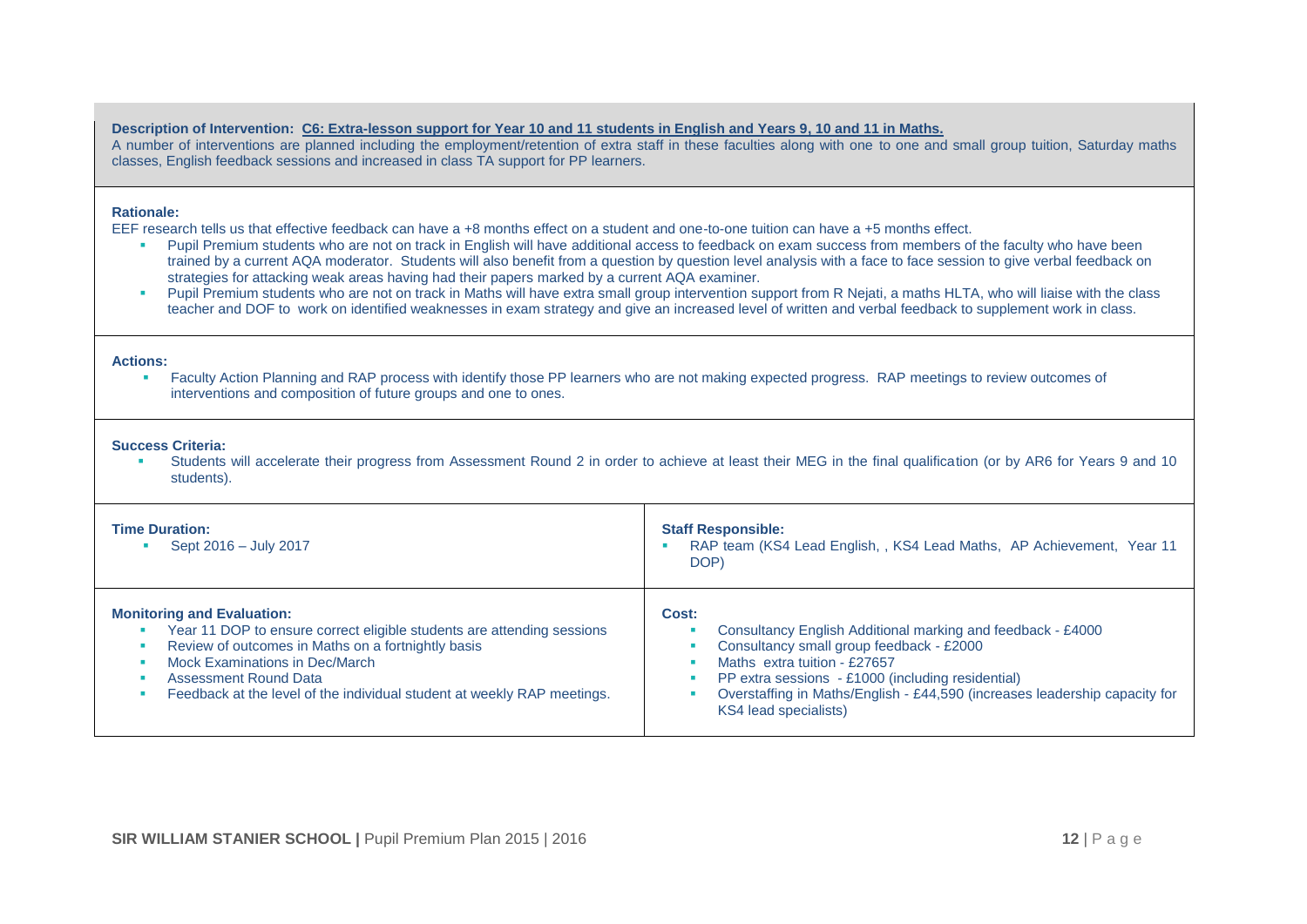**Description of Intervention: C7: Ensure that CLA and Post-CLA student's entitlement is met through additional support in English and Maths and priority inclusion into extra-curricular enrichment events.**

#### **Rationale:**

Although the planning for the CLA and post-CLA students at SWS falls outside of this financial plan, it is important that the interventions are linked into the plan in order to coordinate with other aspects which they may be receiving support from.

Sutton Trust Research indicates that short and frequent one to one tuition sessions can add +5 months.

#### **Actions:**

- CLA identified cohort monitor attainment and offer specific academic and emotional support as appropriate to include one-to-one tuition from English and Maths staff.
- **PEP reports must show how the PP has been spent on supporting the individual students.**

#### **Success Criteria:**

CLA students make academic progress in line with peers

| <b>Time Duration:</b>                                                                                                                                                                                                                                                                                                                                                                                                                                        | <b>Staff Responsible:</b>                                     |
|--------------------------------------------------------------------------------------------------------------------------------------------------------------------------------------------------------------------------------------------------------------------------------------------------------------------------------------------------------------------------------------------------------------------------------------------------------------|---------------------------------------------------------------|
| Sept 2016- July 2017                                                                                                                                                                                                                                                                                                                                                                                                                                         | Designated teacher - L. Rogerson                              |
| <b>Monitoring and Evaluation:</b><br>Progress of students reviewed at the end of each 8 week cycle to ensure<br>effectiveness of program and value for money.<br>Evaluation of spend via half-termly PEP report.<br>Faculties to justify spend in academic terms of any funds specifically<br>requested for CLA students.<br>Designated teacher to report to AP Achievement after each assessment<br>round and PEP meeting to discuss intervention required. | Cost:<br>Separately funded and evaluated through PEP reviews. |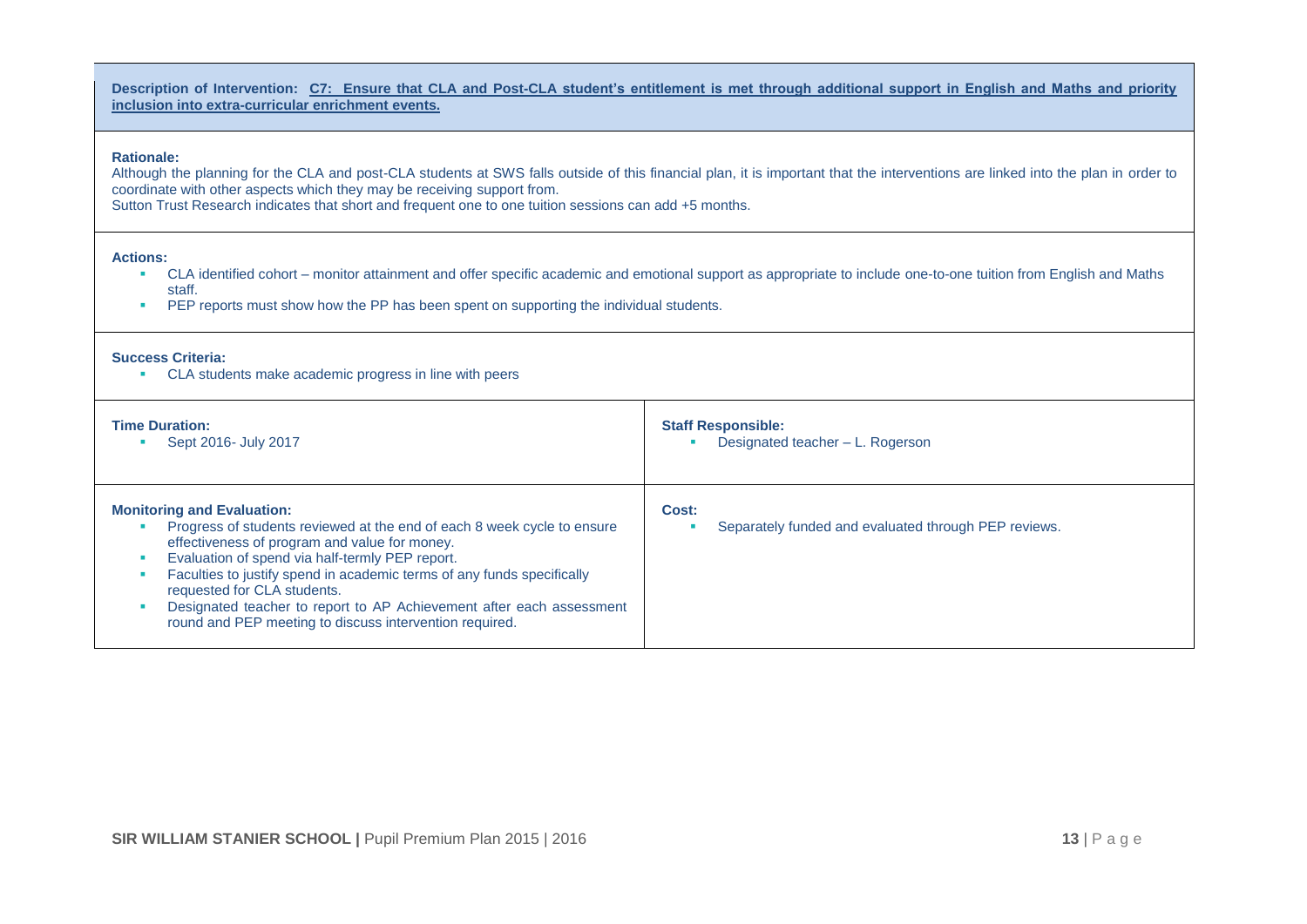# **Engagement (E) Interventions:**

**Description of Intervention: E2: Implement an academic subsidy to enable PP students to fully access the curriculum and close the attainment gap –** All Plan holders may make bids for this fund which could include the purchasing of revision guides, the running of workshops, expendable materials for Technology etc. all of which must have a direct impact on academic attainment.

#### **Rationale:**

A Sutton Trust document suggests "the choices that schools make in allocating money will be vital so that the funding can help raise pupils' attainment and aspirations". Just as the government have awarded the use of the allocation to schools so that they can use it to match the contextual needs of the students, faculties often know which factors are a cause for the attainment gap in their subject and are best matched to finding subject specific solutions to narrowing the gap.

#### **Actions:**

- All faculty and year group appraisal targets to be set where good progress includes closing the gap between PP learners and their peers internally and against national.
- Staff CPD during INSET Day 1 to ensure staff are aware of how funds are to be allocated for this current year
- Plan Holders invited to bid for funds for specific resources which match a current gap picture

- **Evidence of Attainment gap reducing by the end of the year.**
- **Individual Case Study testimonials.**

| <b>Time Duration:</b><br>Sept 16 - July 17                                                                                                                                                                                                                                                                | <b>Staff Responsible:</b><br><b>AP Achievement</b><br>× |
|-----------------------------------------------------------------------------------------------------------------------------------------------------------------------------------------------------------------------------------------------------------------------------------------------------------|---------------------------------------------------------|
| <b>Monitoring and Evaluation:</b><br>Plan holders to complete bid form including evaluation section<br>immediately after intervention.<br>AP achievement to record interventions onto provision mapping program<br>in order to analyse success post AR6 and incorporate success into next<br>year's bids. | Cost:<br>£2,000                                         |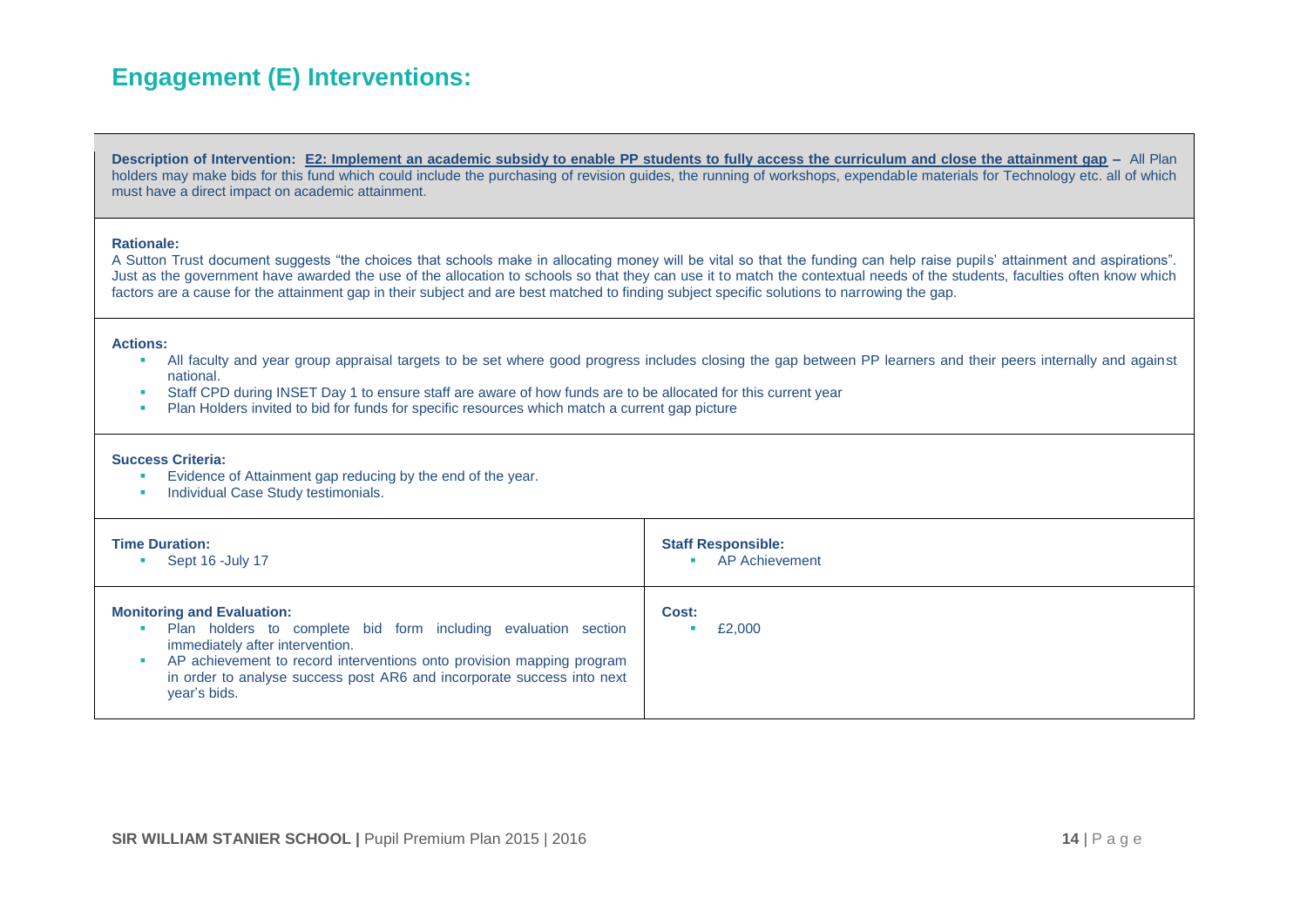**Description of Intervention: E3: Implementation of an engagement subsidy –** this will enable eligible students to fully access the extra-curricular and financially dependent activities, support those students who do not have breakfast and support home-based learning through afterschool classes and access to technology.

#### **Rationale:**

All SWS faculty enrichment activities have close links to the curriculum and PP students should not be excluded from these activities due to financial constraints.

#### **Actions:**

- **Inform staff through whole school CPD**
- **Ensure that pupil premium students are actively included when extra-curricular provision is planned**
- **Ensure Pastoral Support Team regularly review progress of PP students and identify where support may be needed.**
- Faculty members to ensure PP is an agenda item and are vigilant in being proactive where they identify a barrier to progress.
- **Staff to complete Bid form and evaluate impact.**

- PP cohort attendance to extra-curricular events is in line with non-PP students' attendance.
- Reduction in negative behaviour incidents caused by lack of engagement (e.g. lack of PE kit, ingredients, materials)

| <b>Time Duration:</b>                                                                                                                   | <b>Staff Responsible:</b>                                                                                                                         |
|-----------------------------------------------------------------------------------------------------------------------------------------|---------------------------------------------------------------------------------------------------------------------------------------------------|
| Sept 16 - July 17                                                                                                                       | <b>AP Achievement</b>                                                                                                                             |
| <b>Monitoring and Evaluation:</b><br>CAS to monitor attendance to extra-curricular trips and homework club<br>and impact on attainment. | Cost:<br>Peripatetic Music Lessons: £3000<br>Access to internet/laptop at home: £240<br>Extra-curricular events + accessing the curriculum: £2000 |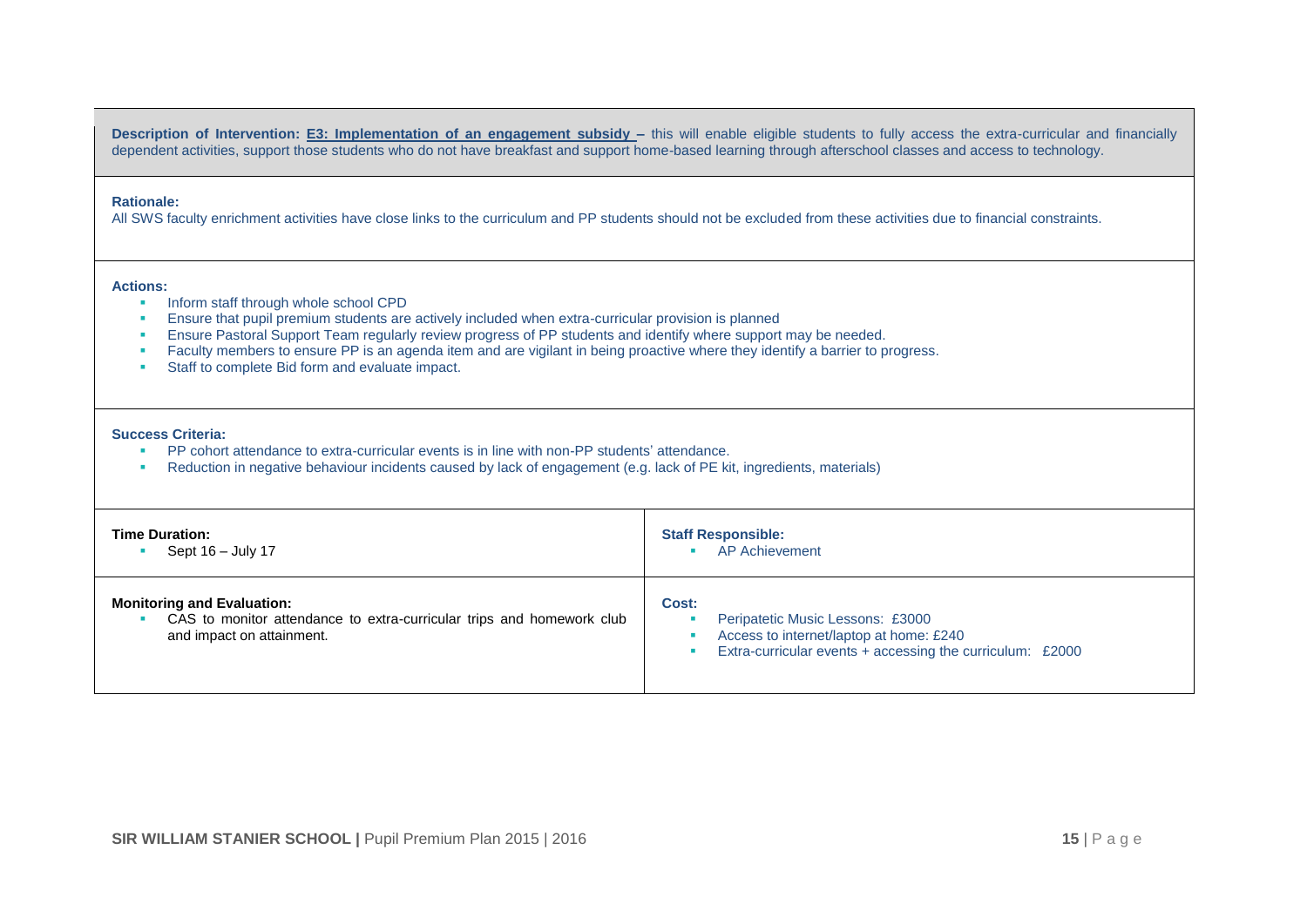**Description of Intervention: E4: Provide an alternative curriculum for those students at risk of permanent exclusion.**

#### **Rationale:**

The Sutton Trust Toolkit indicates that this type of Small group tuition can add + 4 months as long as the groups stay small (below 7) and the groupings have been put together to ensure that the work is accurately matched to the needs of the students.

#### **Actions:**

- **IDENTIFY** Identify those at risk of permanent exclusion from behavior records
- Create a curriculum package for each individual to optimize successful outcomes and increase engagement with school, moving across key staff ensuring all students have access to a full Progress 8 entitlement and increase Quality First Teaching in a wider range of high value qualifications.

#### **Success Criteria:**

 Reduced numbers of FTE (number of occasions and days), increased attendance, improved attainment data, engagement with work placement where appropriate, reduction in NEET figures.

| <b>Time Duration:</b><br>Sept 2016 - July 2017                                                                                                                                                                                      | <b>Staff Responsible:</b><br>Vice Principal – Standards and Effectiveness – A. Norton<br>Assistant Principal – C. Barker<br>Aspire Director - L. Rogerson |
|-------------------------------------------------------------------------------------------------------------------------------------------------------------------------------------------------------------------------------------|-----------------------------------------------------------------------------------------------------------------------------------------------------------|
| <b>Monitoring and Evaluation:</b><br>Fortnightly LM meetings VP + Aspire Director<br>Interim assessment checks<br>Regular reviews of AC data through internal database<br>Reports to Strand 1 and Strand 4 governor sub-committees. | Cost:<br>AC Centre Staffing = £149945<br>Work Experience Placements = $£6750$<br>Safer Opportunities WEX development = $£1400$                            |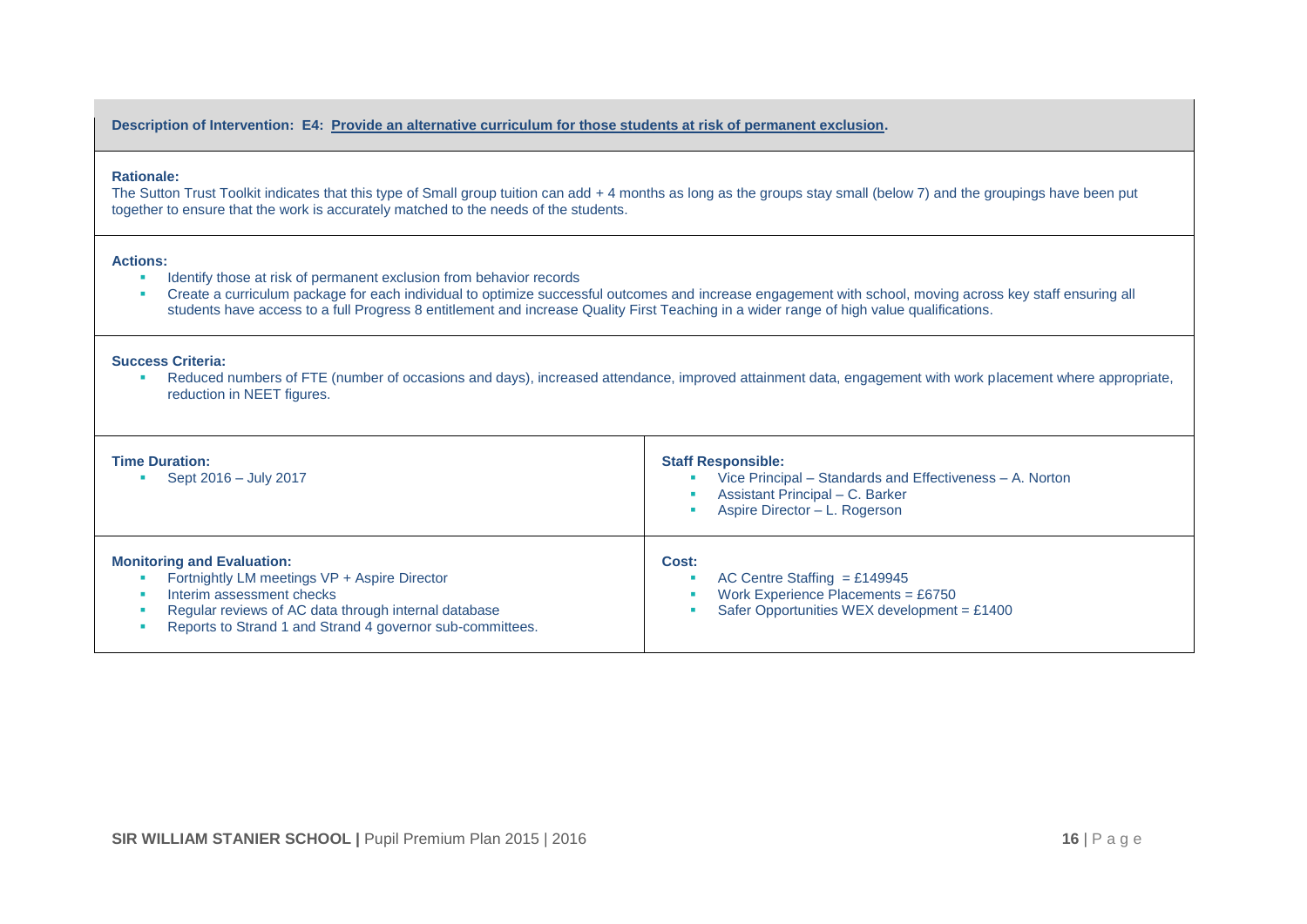**Description of Intervention: E5: "Sirius" Most Able Programme** 

#### **Rationale:**

The success of the previous year's Sirius KS3 program in diminishing attainment and progress gaps between our most able PP students and their peers indicated that the provision needed to be quickly rolled out to KS4. In order to ensure

#### **Actions:**

- **AP Achievement to outline package of provision**
- **Progress Director for Upper School to launch Sirius Programme with students and parents**
- **Academic Support Tutorials to be set up**
- CIEAG events to be scheduled
- Growth Mindset course to be carried out for Years 7 and 10 and Day 2 for Years 8 and 9
- **Cross-curricular events to be planned.**
- **Further development of Critical Thinking course.**
- **A**\* masterclasses

- close the attainment gap between PP and non-PP most able students across the school and improve PP most able achievement against national.
- students will demonstrate their newly acquired critical thinking skills across the curriculum

| <b>Time Duration:</b><br>Sept 2016-July 2017                                                                                             | <b>Staff Responsible:</b><br>Assistant Principal Achievement - Charlotte Casewell<br>Progress Director for Lower School - S. Barker<br>Progress Director for Upper School - K Banks |
|------------------------------------------------------------------------------------------------------------------------------------------|-------------------------------------------------------------------------------------------------------------------------------------------------------------------------------------|
| <b>Monitoring and Evaluation:</b><br>Assessment Round data analysis<br>Student voice<br>$\mathbf{m}$<br>Feedback from mentoring sessions | Cost:<br>£4000                                                                                                                                                                      |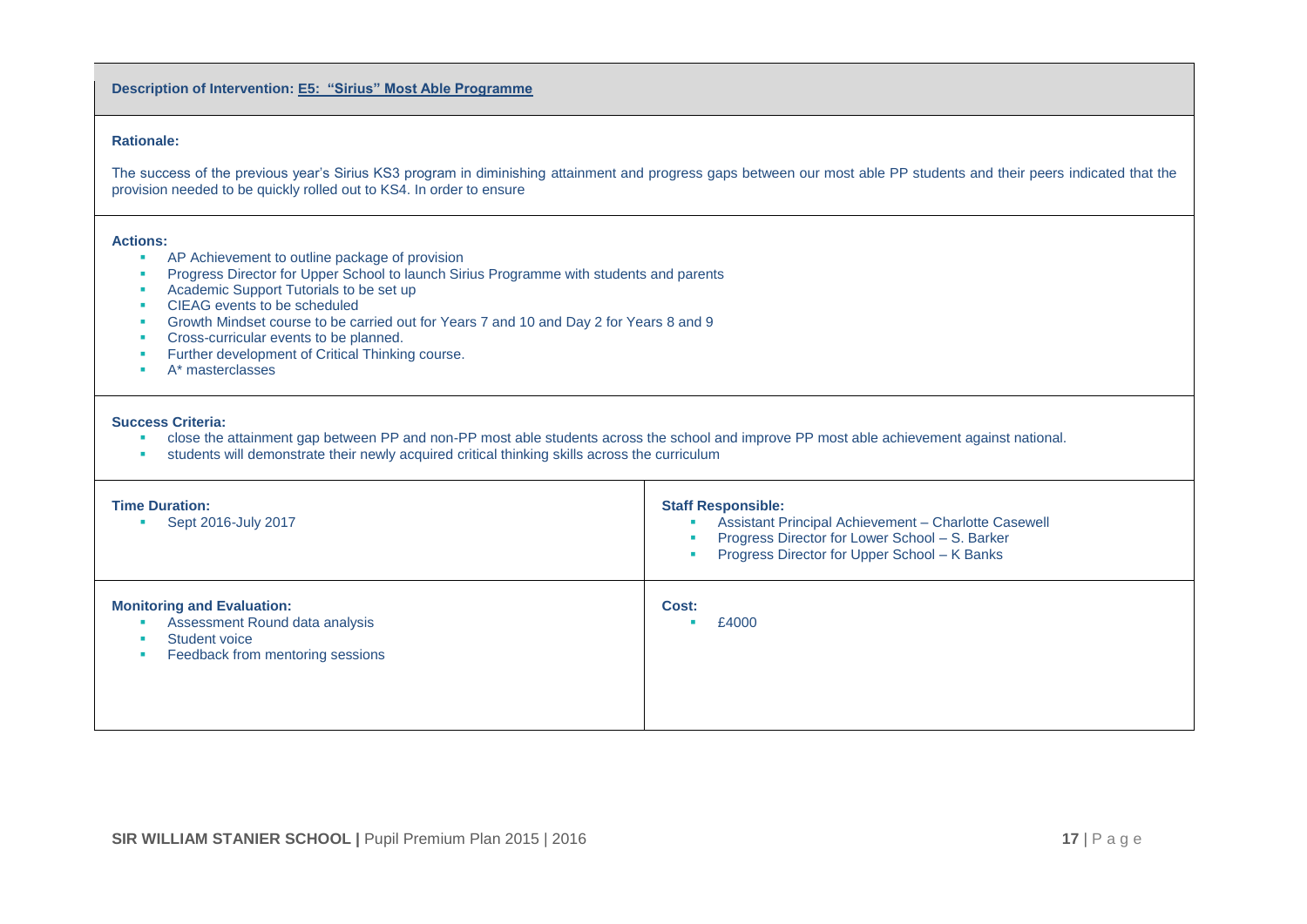#### **Description of Intervention: E6: Development of Nurture Centre and Achievement as an alternative to exclusion and reengagement with achievement and progress**

#### **Rationale:**

Students who are presenting with behaviours which make it difficult to engage with mainstream curriculum may require the opportunity to work with adults around the roots of the behaviour and time for restorative justice to be encouraged in order that behaviour is not repeated.

#### **Actions:**

- **IMPROVERT AS A CONCENT FIGHT CONCENT** Improvements to be highlighted each morning with Pastoral Support Team ensuring the quality and quantity of work will allow students to make good progress.
- **Ensure PP students complete work in Nurture which will support good progress during Assessment Rounds.**

- **Reduction in FTE**
- Reduction in return visits to Achievement Centre
- **Improved attendance**
- **Improved Attitude to Learning**

| <b>Time Duration:</b><br>Sept 2016- July 2017                     | <b>Staff Responsible:</b><br>Assistant Principal - C. Barker<br>Nurture manager |
|-------------------------------------------------------------------|---------------------------------------------------------------------------------|
| <b>Monitoring and Evaluation:</b>                                 | Cost:                                                                           |
| Exit reports for each individual from Achievement Centre Manager. | Proportion of cost of TAs for staffing                                          |
| AP Reports to SLT Strand 4 Governors Subcommittee.                | £26233                                                                          |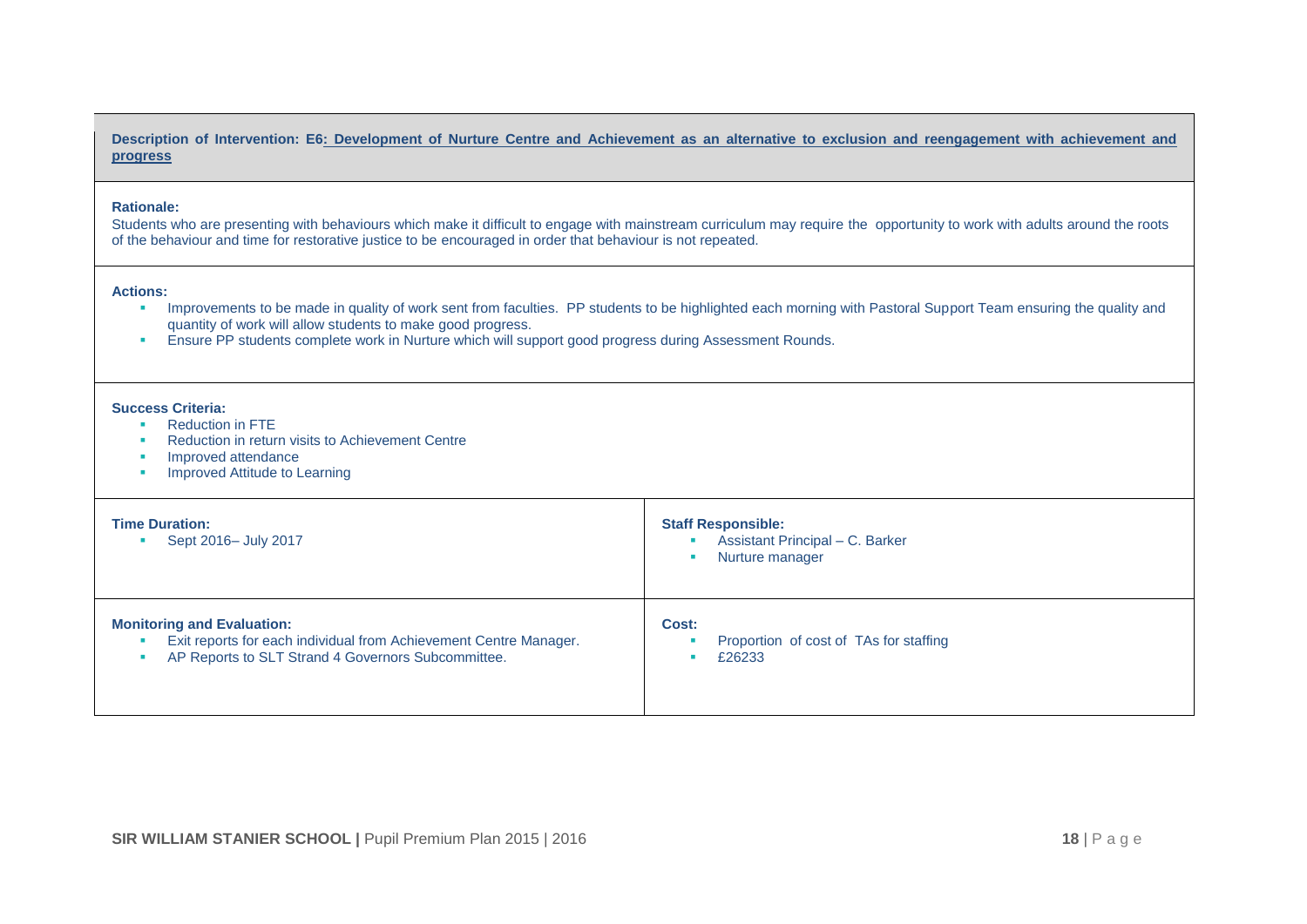# **Transition (T) Interventions:**

**Description of Intervention: T1: Summer School –** a one week summer school aimed at ensuring that Pupil Premium students make the best start the SWS and that gaps in Literacy, Numeracy and attendance start to close before a September start.

#### **Rationale:**

The Sutton trust indicates that participating in a Summer Schools can add + 3 months, especially if there is parental engagement. There is a moderate impact for a moderate cost and reduces the traditional attainment dip between year 6 and 7 whilst ensuring that those pupils at risk of not making a smooth transition are encouraged to build positive relationships with staff in order that progress can be accelerated in September 2017

#### **Actions:**

- Promote the attendance of PP students by early invite through letters delivered to primary schools to prevent holiday clashes
- **Inclusion of literacy activities alongside Social and Emotional content in order to prepare for launch of reading schemes in September**
- (Author visit, reading tests conducted, extended writing encouraged)

#### **Success Criteria:**

 Students who attend Summer School maintain or improve KS2 attainment in Maths and English and show greater levels of progress in AR1 assessments when compared to those who do not attend.

| <b>Time Duration:</b><br>First weeks of the summer holiday                                                                                                                                                                      | <b>Staff Responsible:</b><br>VP Standards and Effectiveness - A. Norton<br>Progress Director Lower School - S. Barker |
|---------------------------------------------------------------------------------------------------------------------------------------------------------------------------------------------------------------------------------|-----------------------------------------------------------------------------------------------------------------------|
| <b>Monitoring and Evaluation:</b><br>Director of Lower School to produce evaluation report based on analysis<br>of Baseline testing and AR1 assessment data. (due Nov 2017)<br>Report to Governors Strand 1 committee Mar 2018. | Cost:<br>£8000                                                                                                        |